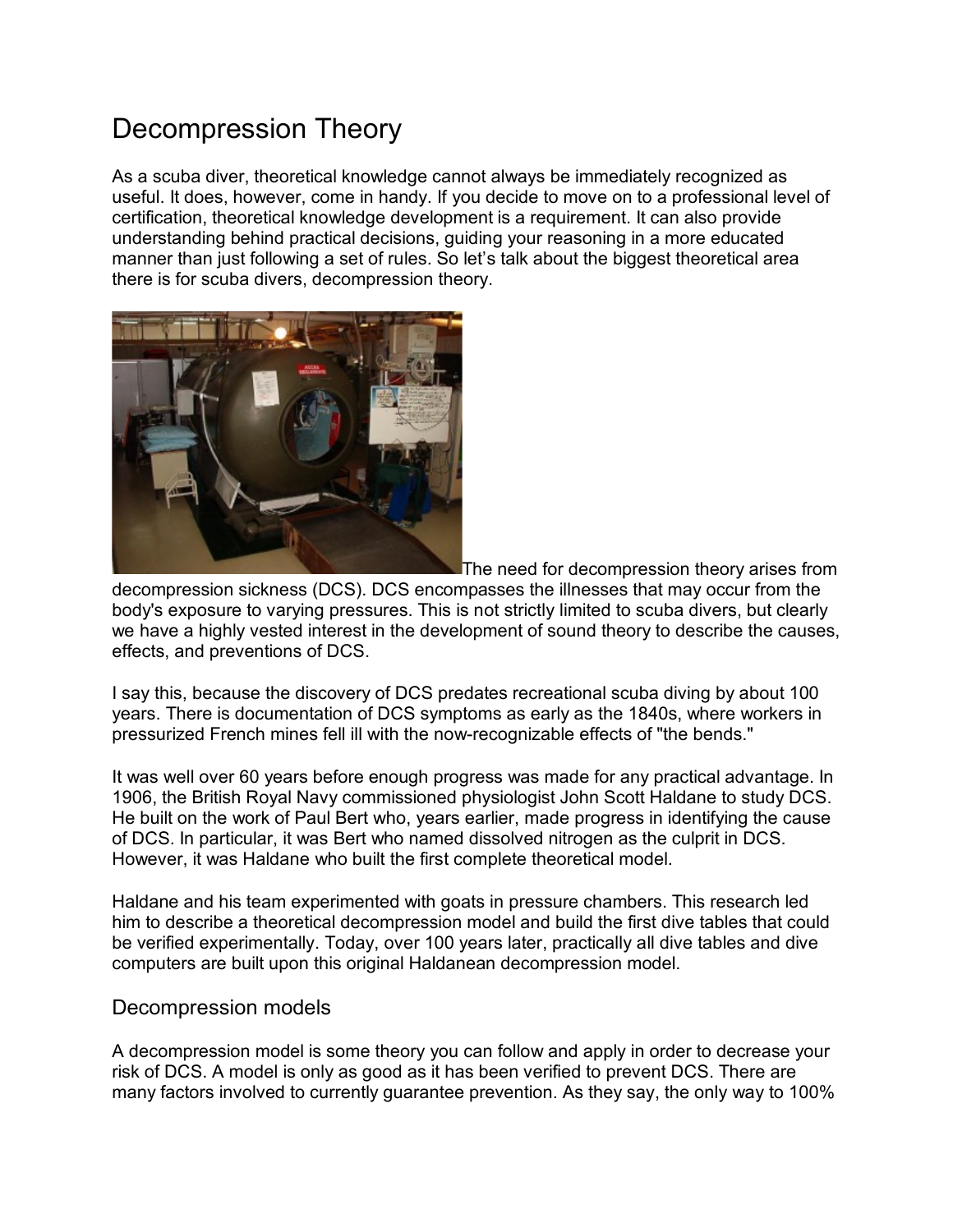prevent DCS is to not dive. Aside from that, there are models that have been in use for a very long time (like the Haldanean model) and have been shown to decrease your risk of DCS *drastically*.

Ideally, a model is developed through scientific means---by studying the physics and physiology of the human body. It doesn't *have* to be, though. For example, a model followed by early divers was "the 50 rule." This "model" dictates that the depth (in meters) and time of your profile should add up to no more than 50. A 10 meter dive for 40 minutes, 20 meters for 30 minutes, and so on. This actually wasn't a terrible model, although there is no real theory behind it. You'll notice that it is overly conservative, though. This guides continual research into model development---getting you the maximum dive time in the safest way possible.

# Haldanean model

Building on the observation that dissolved nitrogen triggers DCS, the Haldanean model is build around a few principles:

- Nitrogen dissolves into tissues. After enough time, the tissue becomes completely saturated. This is Henry's law.
- The tissue will reach saturation determined by the *ambient pressure*. So a given tissue under higher pressure contains more nitrogen than the same tissue at the earth's surface.
- The difference between the ambient pressure of nitrogen and a tissue's partial pressure of nitrogen is called the *pressure gradient*.
- When ascending, the dissolved nitrogen's partial pressure may be higher than the ambient pressure. The body can tolerate some amount of pressure gradient without DCS.
- If the pressure gradient becomes too high, the dissolved nitrogen cannot be eliminated quickly enough. Nitrogen bubbles form, leading to DCS. Thus, the risk of DCS can be reduced by keeping the body's pressure gradient within acceptable limits.

To understand these ideas better, we need to review a few concepts.

## Partial pressure

Recall from our article on enriched air / nitrox the idea of partial pressure. Total ambient pressure at sea level is 1 atm. Therefore, the air we are breathing is also at 1 atm. This air is comprised of mainly two components: 21% oxygen and 79% nitrogen. We can say, then, that the *partial pressure* of oxygen at the surface is 21% of 1 atm, or .21 atm (some people write this as .21 PPO, for partial pressure oxygen).

Likewise, the partial pressure of nitrogen at the surface is .79 atm. This principle is captured by Dalton's law, which states that the 1 atm of pressure at the surface can be written as the sum of the partial pressures, .79 atm nitrogen + .21 atm oxygen = 1 atm total.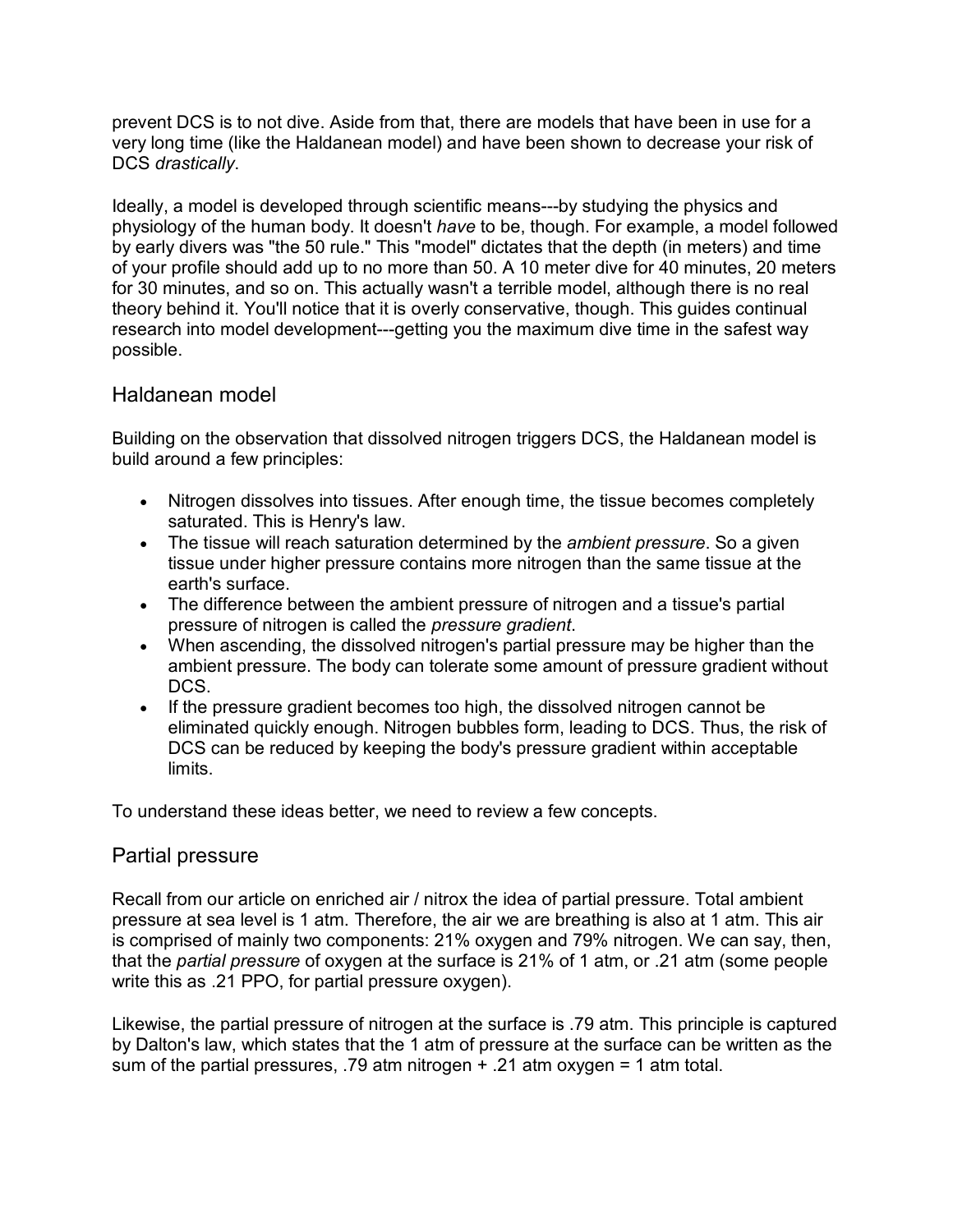This is all at sea level. The deeper we go, the higher the pressure, and the higher the resulting partial pressures. At 10 meters depth, the pressure is 2 atm. By Dalton's law, the partial pressure of nitrogen is 1.58 atm and for oxygen is .42 atm (notice how they both add up to 2 atm).

Mainly what this means is that the deeper you dive, the more nitrogen you absorb with each breath.

## Tissue compartments

Haldane's model is built around how the body's tissues absorb and release nitrogen. There's just one problem: the body is incredibly complex, and accurately modeling all its tissues is not a tractable problem, not even now, much less over 100 years ago.

What Haldane could determine was that different parts of the body absorb and release dissolved nitrogen at different rates. Instead of attempting a much larger problem, he simply represented the entire body by a number of theoretical tissue compartments. These are called "theoretical" because they don't correspond to any particular tissue in the body, but rather attempt to capture the idea that the body absorbs nitrogen at different rates. Together, these theoretical tissues are meant to represent the body as a whole and the time scales at which it deals with nitrogen.

Haldane originally used 5 compartments. Later, the US Navy dive tables used 6. Some modern tables use as many as 14. There is no limit to the number of theoretical compartments, but any advantage they may provide rapidly falls off as you add more.

## **Halftimes**

These theoretical tissue compartments (from now on, just tissues, or compartments) represent the different rates different parts of the body absorb and release dissolved nitrogen. The model must then deliver these rates. It does so, in the form of *tissue halftimes.* A tissue halftime is the length of time it takes for a given compartment to halve the pressure gradient.

For example, if a compartment contains absolutely no dissolved nitrogen, and is exposed to air at 1 atm, its halftime is the amount of time until the partial pressure of nitrogen in the tissue is .395 atm (half of the partial pressure of the nitrogen in the air, .79 atm / 2 = .395 atm).

Saturation is reached when the pressure gradient is 0, or the partial pressure of nitrogen in the air is the same as the partial pressure of nitrogen in the tissue. This means after one halftime a compartment is 50% saturated. It is not 100% saturated after two halftimes, since each time the pressure gradient is halved, so after two halftimes a compartment is 75% saturated. After three, 87.5%. Four, 93.8. For simplicity, we say a compartment is 100% saturated after 6 halftimes (it's actually 98.4%, but that's close enough).

The US Navy model uses 6 compartments with halftimes of 5, 10, 20, 40, 80, and 120 minutes.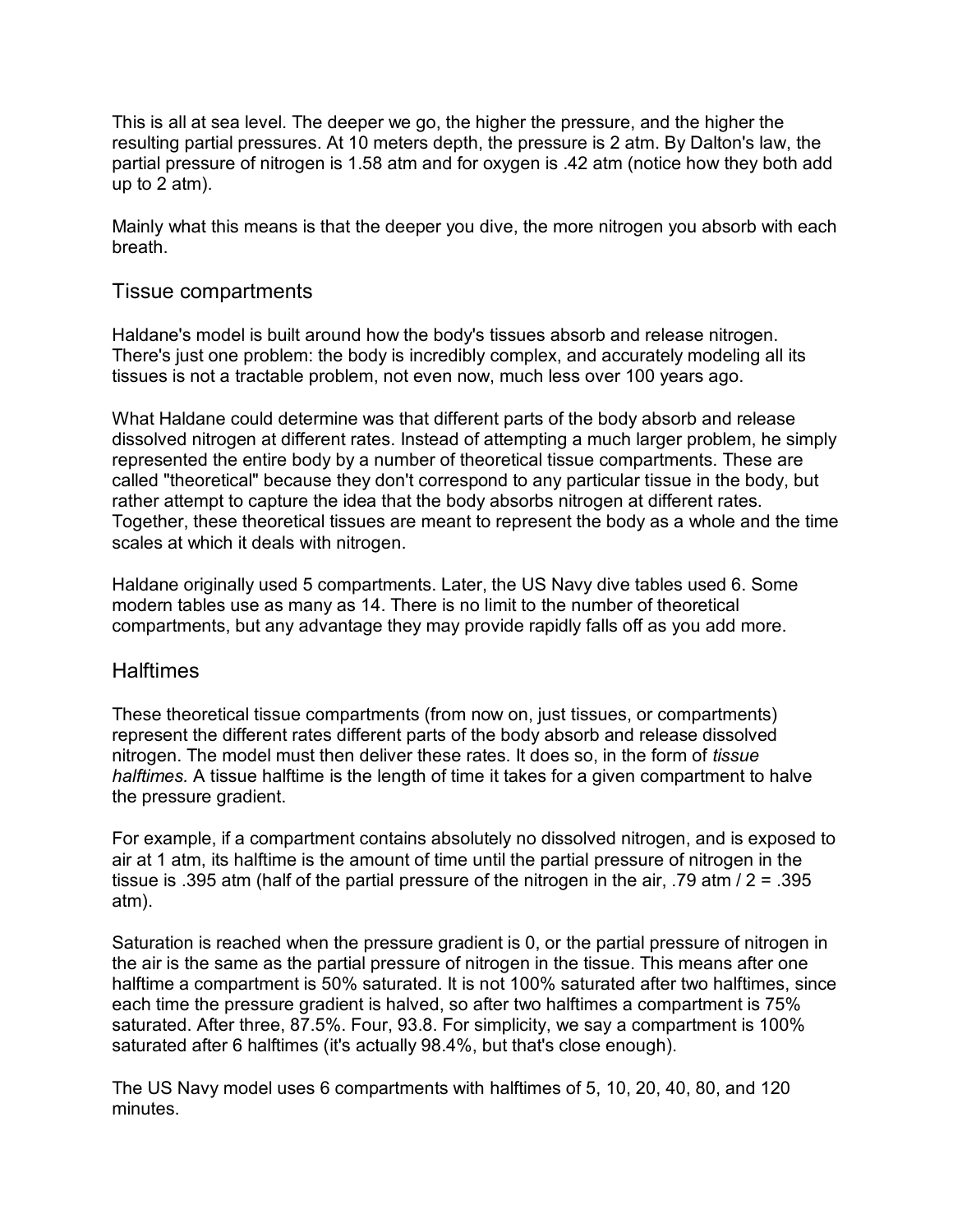# **Examples**

Halftimes can be confusing, so let's look at examples. For further simplicity, we refer to a compartment's saturation level in terms of depth. We definitely wouldn't say 50% saturated, since that gives no indicated of the partial pressure. Similarly, we don't say the tissue has 1.185 atm nitrogen, although you could. Instead, we give the depth corresponding to that partial pressure of nitrogen. In this case, the partial pressure of nitrogen in air is 1.185 at 5 meters. So we say this compartment has a nitrogen loading of 5 meters (this is also written as meters /feet sea water, or msw / fsw).

Imagine a dive to 20 meters for 40 minutes. What do the 6 compartments look like? For the 5-minute compartment, 40 minutes is 8 halftimes. Recall that we consider 6 halftimes as reaching saturation, so the 5-minute compartment is completely saturated, and has a nitrogen loading of 20 meters.

The 10-minute compartment has gone through 4 halftimes. After the first halftime, its loading is 10 meters. After the second, 15 meters. Third, 17.5 meters. Fourth, 18.75 meters.

The 20-minute compartment has completed 2 halftimes, so it is at 75% saturation, or 15 meters. The 40-minute tissue has completed one halftime, so 10 meters. The 80-minute has completed half of a halftime, so 5 meters. The 120-minute compartment is at 3.33 meters.

#### M-values

Notice something interesting about what we've covered so far. Nowhere has there been any indication on how this model guides your dives. That's because it doesn't! To decrease our risk of DCS when ascending, we have to keep a tissue's pressure gradient below an acceptable threshold. The model so far has not given these thresholds.

These thresholds can only be obtained experimentally. That's what we've done over the years. After thousands of controlled dives and observing symptoms at the surface, scientists obtain values for acceptable pressure gradients for each theoretical tissue. These values are called *M-values*.

There are M-values for each compartment for each decompression stop. In nodecompression diving, however, we only have to be concerned with the values for the pressure at the surface, which are sometimes written as "M~0~-values."

Dive table designers can experiment with different M-values, but they should be consistent with the data. If experiments show that exceeding a certain value for a given compartment usually results in DCS, then the final table should limit dive profiles based on that value.

## A complete model

We now have all the tools for a complete model. A set of compartments with their halftimes, as well as an M-value for each compartment. Let's do an example.